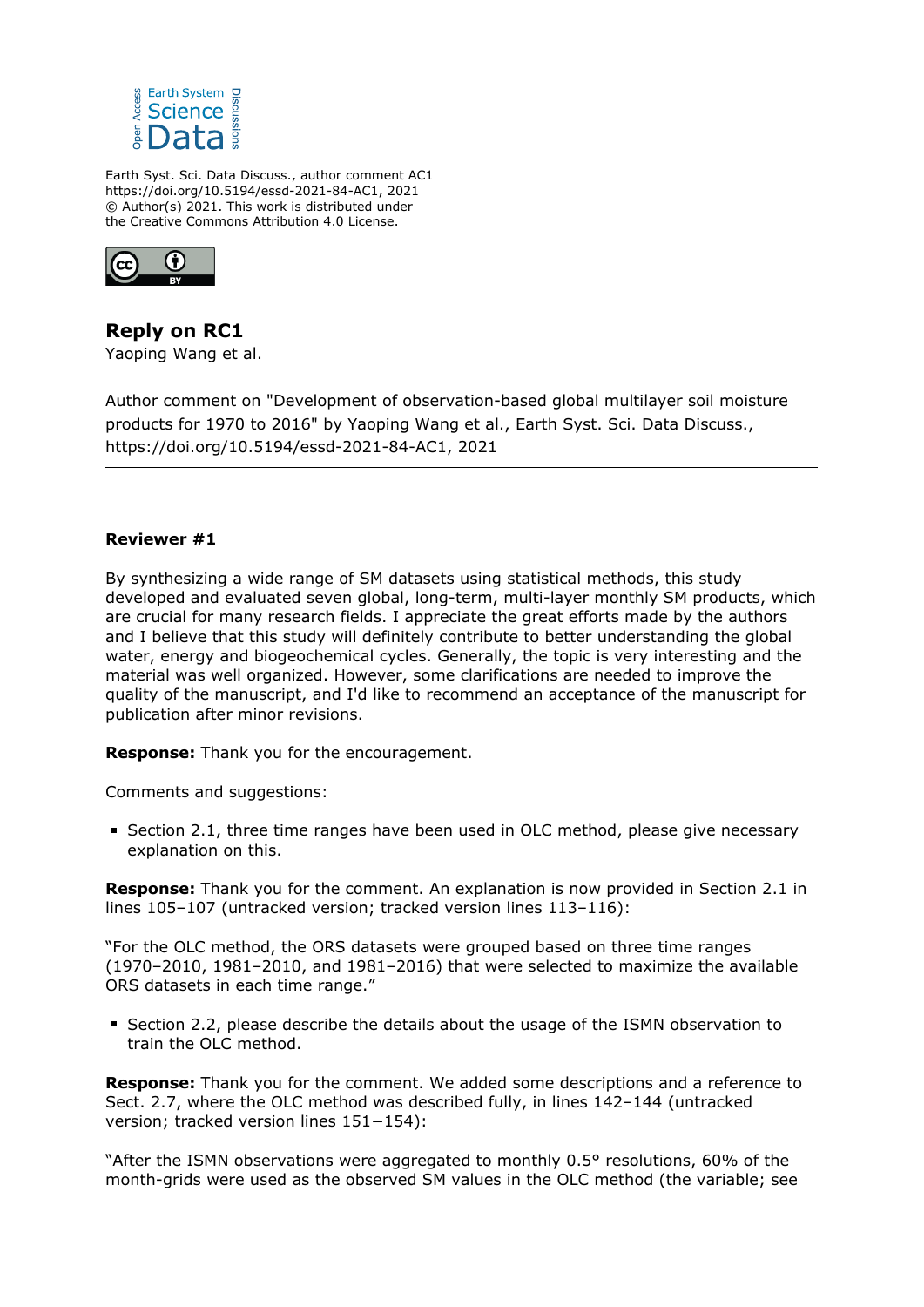Sect. 2.7), and the remainder were reserved for evaluating all the merged products."

Figure 3, what is the purpose of using SMOS L3, SoMo, SMVERGE v2,SOMS L4 and GLEAM v3.3a in the analysis? The relevant discussion is not clear enough.

**Response:** Thank you for your question. We have recognized that the original description for why and how these datasets were used was too brief. We expanded Sect. 2.5 to give a more detailed description of the rationale for using these datasets in lines 188–196 (untracked version; tracked version lines 197−206):

"A recent discussion on the evaluation of coarse-scale soil moisture datasets noted that neither in situ observations, which have limited coverage and small spatial footprint, nor satellite and LSMs, which have retrieval or modeling errors, can be considered fully adequate for evaluation at the global scale; as such, a sound evaluation practice would require combining multiple sources of data (Gruber et al. 2020). Following this recommendation, the merged SM products were evaluated against the reserved 40% in situ observations (Sect. 2.2), as well as a few gridded reanalysis, satellite, and machine learning–upscaled SM datasets. Although the merging process aimed to use as many existing SM datasets as possible, the gridded datasets in Table 1 were not used in the merging because of incompatible vertical resolution, non-global spatial coverage, or short temporal coverage (Table 1). Such evaluation against multi-source gridded datasets complements the evaluation against in situ observations by providing sanity checks on the behavior of the merged products at large scales."

We also provided a more detailed description of how the evaluation was performed using the SMOS L3, SoMo, SMVERGE v2, SOMS L4, and GLEAM v3.3a datasets in Sect. 2.5 in lines 211–224 (untracked version; tracked version lines 221–234):

"The merged products were evaluated against the validation set of in situ observations and the gridded SM datasets using three common metrics: mean bias (Bias), root mean squared error (RMSE), and Pearson correlation coefficient (Corr). For evaluation against the in situ observations, the metrics were calculated both for the whole validation set and for each land cover type in consideration of the uneven distribution of ISMN observations across land cover types (Figure A1). The observational values used in each calculation were the land-cover–weighted averages (see Sect. 2.2), and the merged values were from the grids and time steps that have the observational values. For evaluation against the SMOS L3 gridded dataset, the 0–10 cm layer of the merged products and the source datasets (ORS, CMIP5, and CMIP6) were used. For evaluation against the other evaluation datasets, the merged and source datasets were linearly interpolated to depths of the evaluation datasets. The annual climatology, mean seasonal anomalies (i.e., the climatology of individual months minus the annual climatology), least-squares linear trends, and anomalies (i.e., the original values minus the mean seasonal cycle and trends) were calculated for each common grid cell and over the common time period between each pair of evaluated and evaluation datasets. Then, for each characteristic (climatology, seasonal cycle, linear trends, or anomalies), the Bias, RMSE, and Corr were calculated using the values of the characteristic pooled over all the common grid cells. When calculating the Bias, RMSE, and Corr for the trends, the insignificant trends at  $p = 0.1$ were set to zero to prevent small random variability from influencing the results."

Figure 4, Mean ORS, OLC ORS and EC ORS show large bias after 1988, however, they give high correlations. Why?

**Response:** Thank you for pointing this out. Correlations and bias do not depict the same aspect of errors and can be unrelated to each other. In Figure 5 (originally Figure 4), we used the Spearman rank correlation, which is Pearson correlation between ranks. That is, for a pair of time series, and  $(i = 1, 2, ..., N)$ , the calculation procedure converts each into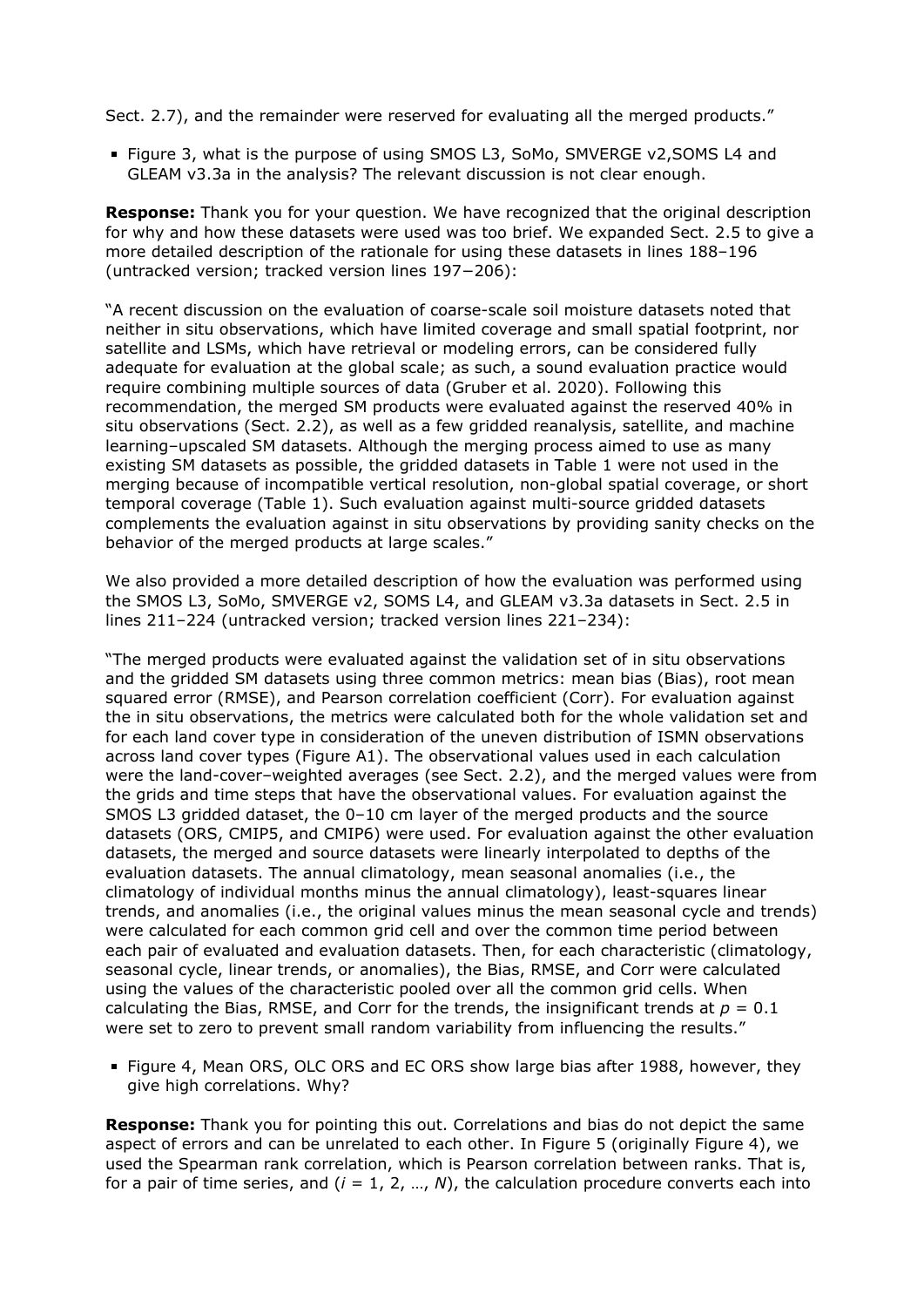its rank among all the -values, and each into its rank among all the -values, and then calculates the Pearson correlation between the ranks. Therefore, the Spearman correlation is not sensitive to the original magnitudes of the - and -series. We chose the Spearman correlation because scPDSI is a normalized index, and its magnitude is not comparable to the magnitude of soil moisture. To clarify the rationale of this choice and its consequence, we added the following text to the description of Sect. 3.4 (originally Sect. 3.3), in lines 441−446 (untracked version; tracked version 443−477):

"To better quantify the similarity between the scPDSI and SM anomalies, Spearman correlations (Hollander et al., 2013) were calculated and are shown above each panel in Figures 4 and A6−A8. The Spearman correlation metric was deemed suitable for measuring the similarity because the magnitudes of scPDSI, which is a unitless standardized index, and of SM anomalies  $(m^3/m^3)$ , are not comparable. Spearman correlation is not sensitive to magnitudes because the metric is calculated using the rank of each *x-*value among all the *x-*values, and the rank of each *y*-value among all the *y* -values, for an *x-y* pair of time series (Hollander et al., 2013)."

We also generally revised Sect. 3.4 (originally Sect. 3.3) to describe Figures 5 (originally Figure 4) and A6–A8 (originally A6–A8) in more detail and clarity.

Figure 5, too many plots present limited useful information, which should be improved.

**Response:** Thank you for the suggestion. The original intention of Figure 5 was to show that the time series of the merged products did not have temporal discontinuity and had reasonable temporal variability. In recognition of this comment, and the fact that time series plots did not provide quantifiable measures on temporal discontinuity and variability, we added a homogeneity test of whether temporal discontinuity existed in the concatenated datasets (OLC ORS, EC ORS, and EC ALL), replaced Figure 5 with a spectrum analysis, and reduced the number of panels shown in the main text.

The method of the added homogeneity test is described at the end of Sect. 2.9, lines 336−352 (untracked version; tracked version lines 346−362), and the results of the homogeneity test are described in the new Sect. 3.3, lines 407−425 (untracked version; tracked version lines 435−460). In summary, no discontinuities in mean were identified in the merged products. Some discontinuities in variance were identified, but the concatenated datasets (OLC ORS, EC ORS, and EC ALL), which used a few different sets of source datasets for different time periods, were not found to be more discontinuous than the non-concatenated datasets (Mean ORS, EC CMIP5, EC CMIP6, EC CMIP5+6), which used the same source datasets throughout. This result demonstrated that the concatenation practice did not introduce additional discontinuities into the merged data. Discussion about the potential causes of discontinuity in the merged products are added to lines 598−605.

The new spectrum analysis is shown in Figure 6 (originally Figure 5), and the description of Figure 6 in Sect. 3.5 (originally Sect. 3.4), lines 459−476 (untracked version; tracked version 436−454), was re-rewritten to reflect the new figure. The power spectral densities of the ORS-based merged products generally fall within the envelopes of the source datasets. The same was true for the CMIP5- and CMIP6-based merged products, except at the 50–100 cm depth. These results demonstrated that the ORS-based products were better than the CMIP5- and CMIP6-based merged products, and had reasonable temporal variability.

A few lines were added to the abstract to reflect the added homogeneity test and spectrum analysis, lines 25−28 (untracked version; tracked version lines 27−31):

"The merged products generally showed reasonable temporal homogeneity and physically